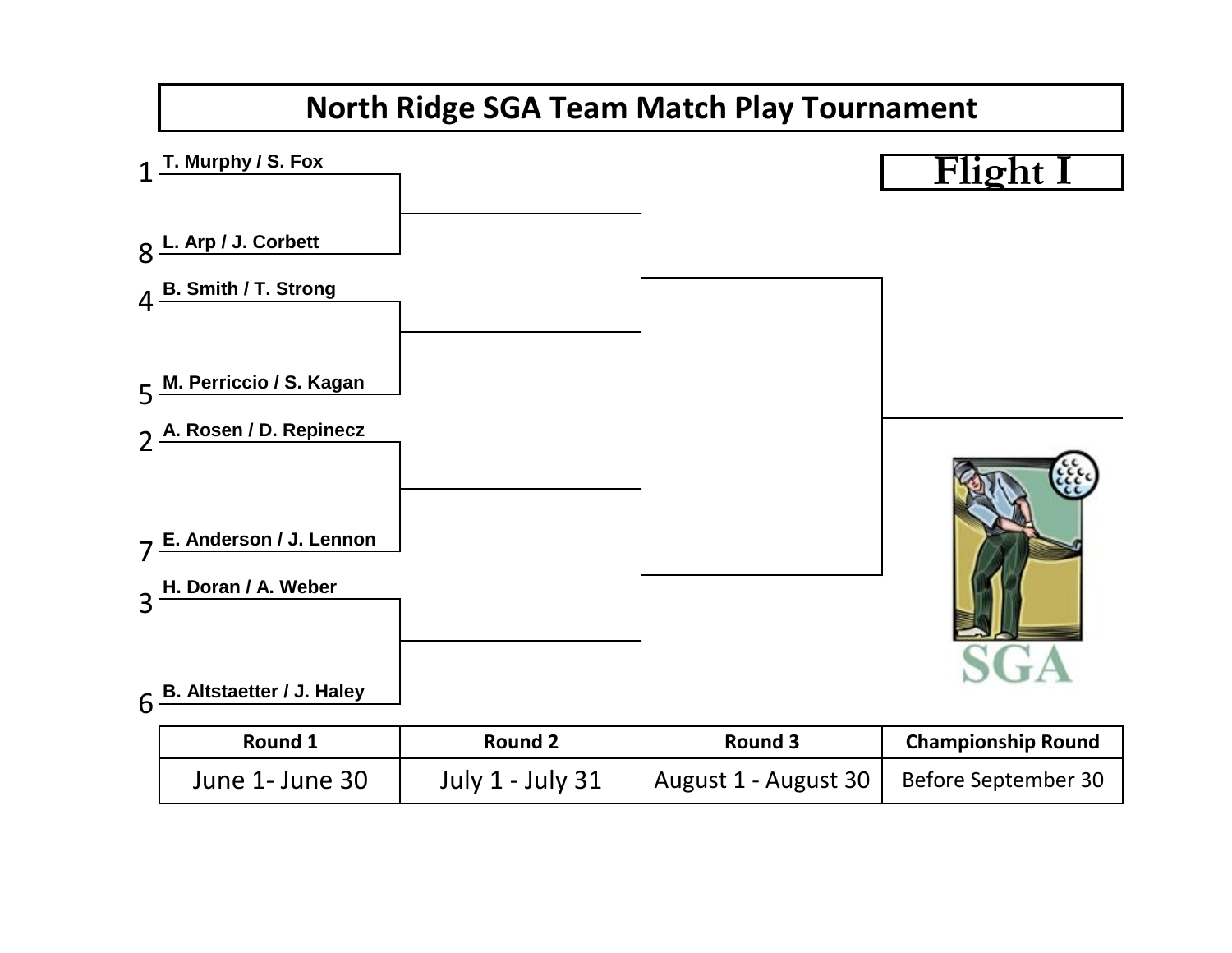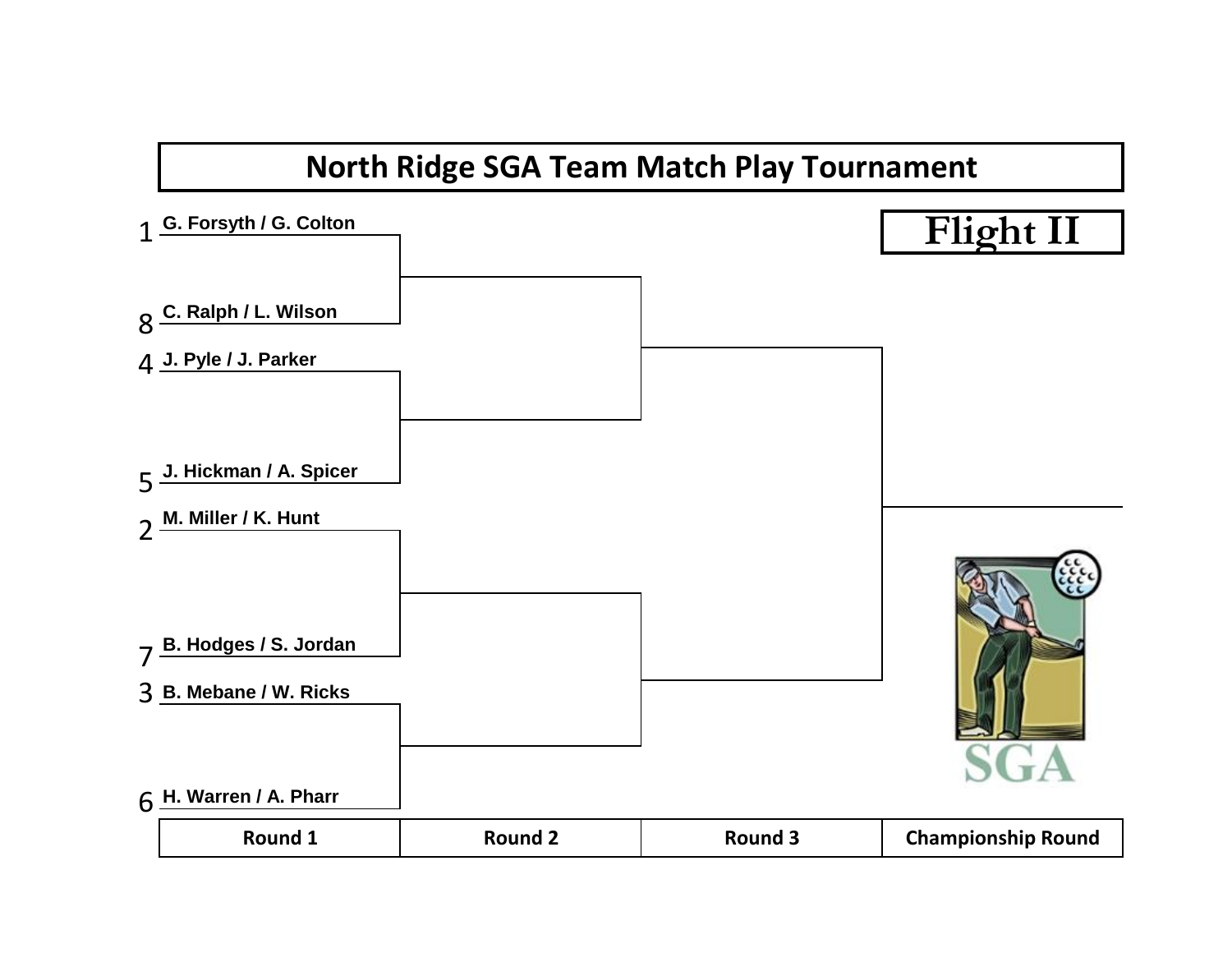

| <b>Championship Round</b><br>Round 1<br><b>Round 3</b><br>Round |
|-----------------------------------------------------------------|
|-----------------------------------------------------------------|